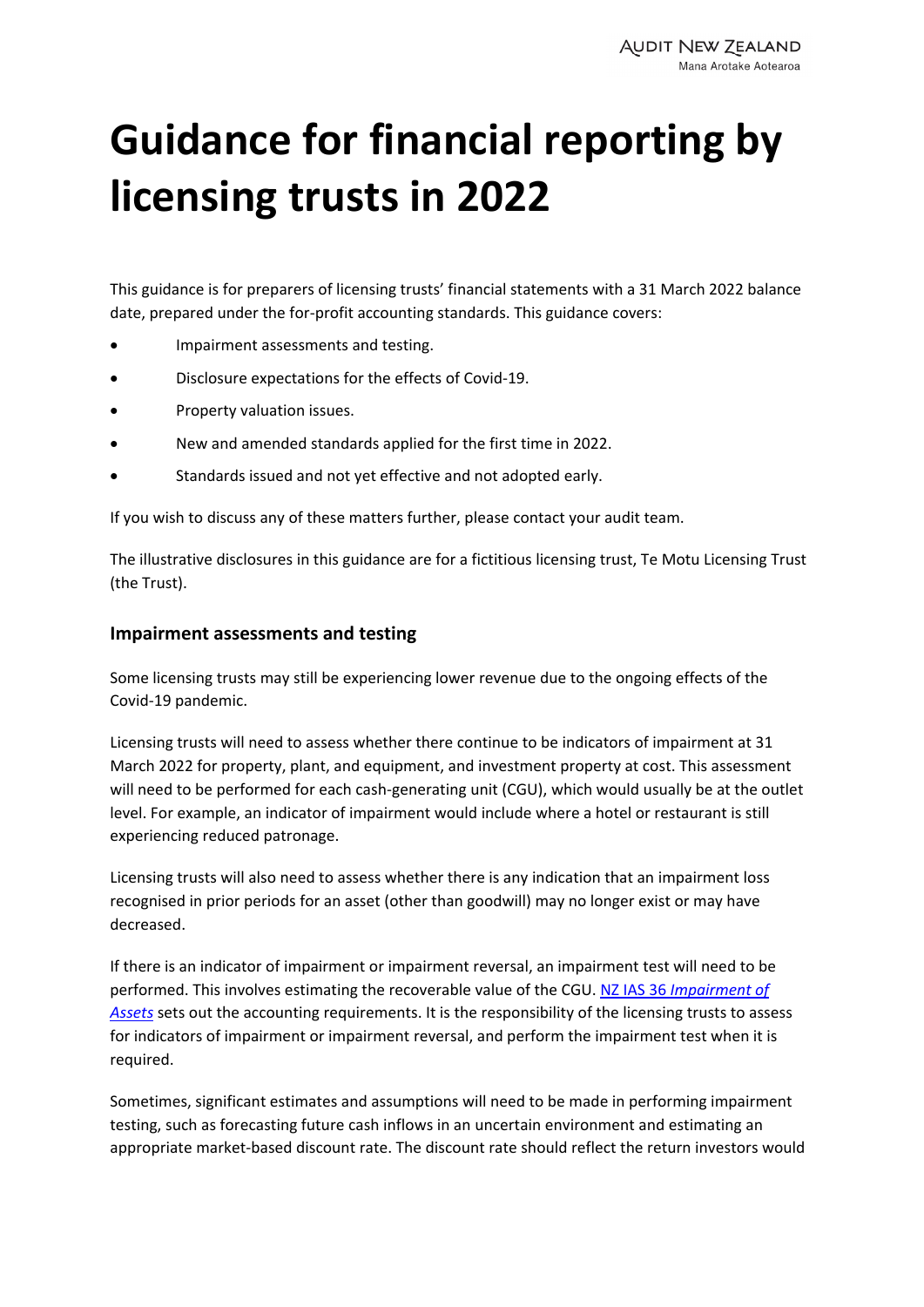**AUDIT NEW ZEALAND** 

Mana Arotake Aotearoa

require if they were to choose an investment equivalent to the licensing trust's asset. Guidance on estimating a discount rate is included in paragraphs 55 to 57 of NZ IAS 36.

When an impairment loss or reversal arises, the disclosure requirements of paragraphs 126 to 132 of NZ IAS 36 will also need to be considered. These include disclosing information on the methods and key assumptions used in estimating the value of the assets.

# **Disclosure expectations for the effects of Covid‐19**

Although the risks and uncertainties associated with Covid‐19 have reduced since the 2020 and 2021 financial statements were prepared, we expect licensing trusts to continue to disclose information about the impact that Covid‐19 has had on their operations and financial statements during the year, where this is significant, in their 2022 financial statements. The Covid-19 disclosures made in the 2021 financial statements will need updating to be relevant for 2022.

This disclosure might cover significant impacts on:

- revenue, such as rental income, hospitality, and gaming;
- expenses, such as employee costs;
- balance sheet valuation uncertainties, such as the extent to which any significant valuation uncertainties disclosed in last year's financial statements are still present; and
- any continuing impairment indicators because of Covid‐19.

### **Property valuation issues**

Economic factors – for example, inflation, escalation of costs, and increases in interest rates – could affect fair value assessments and valuations where discounted cash flow approaches are used.

Recent statistics have also indicated some significant increases to the values of land and commercial buildings.

Licensing trusts and their valuers will need to consider these economic factors and the impact of market movements on land and building valuations.

In some instances, this may mean licensing trusts are required to complete an out‐of‐cycle full valuation rather than a non‐revaluation‐year fair value assessment for revalued property, plant, and equipment.

## **New and amended standards applied for the first time in 2022**

In preparing the 2022 financial statements, licensing trusts will need to consider whether any new or amended standards applied for the first time have had an effect on the financial statements. The disclosures required by paragraph 28 of NZ IAS 8 *[Accounting](https://xrb.govt.nz/accounting-standards/for-profit-entities/nz-ias-8/) Policies, Changes in Accounting Estimates and Errors* will need to be considered when a new or amended standard has had an effect on the financial statements.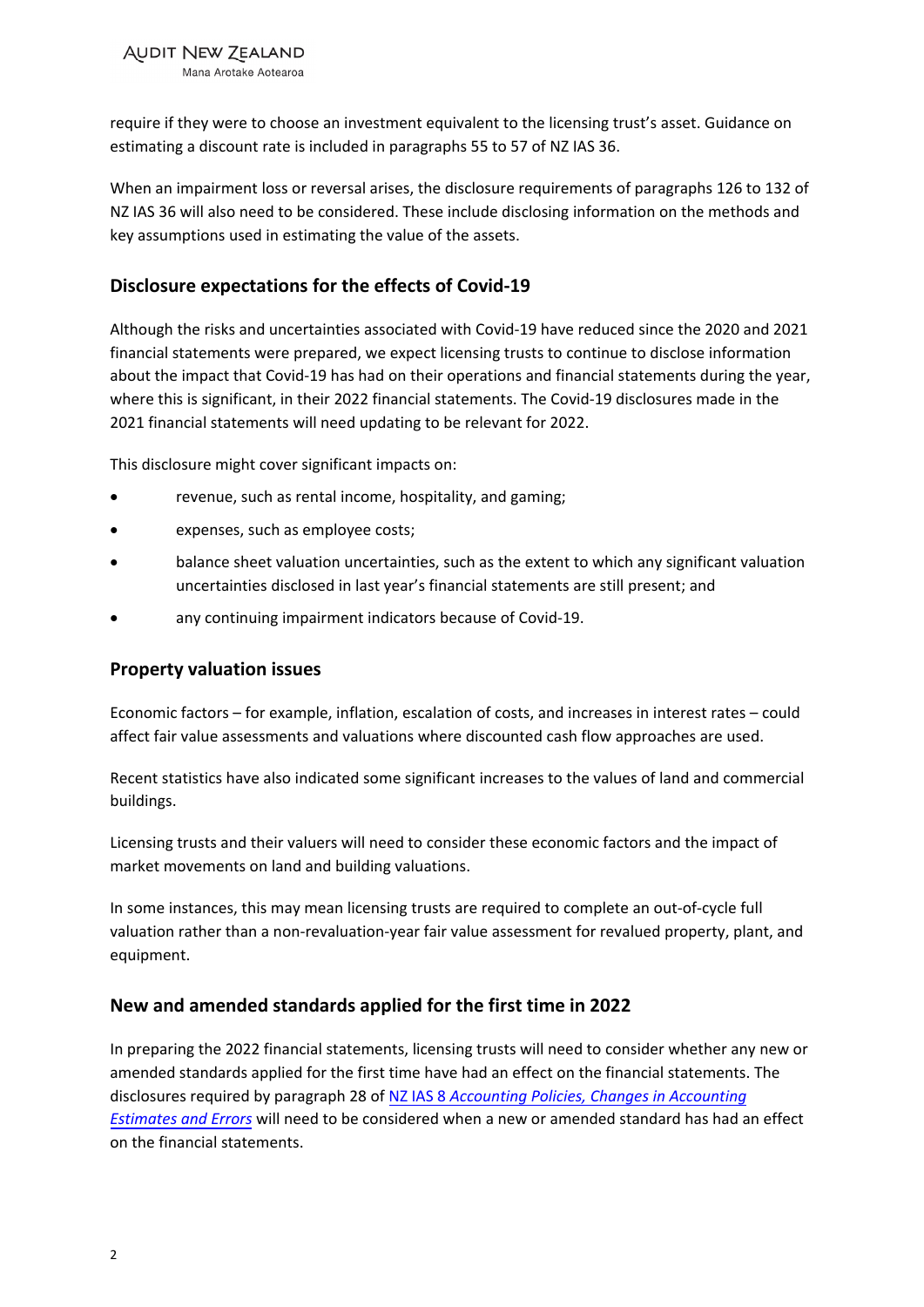Table 1 below provides summary information on new and amended standards that came into effect for 31 March 2022 year‐ends that may affect some licensing trusts.

Note that Table 1 does not list all new and amended standards. A complete list of new standards and amendments, including those not yet effective, can be viewed on the XRB's [website.](https://www.xrb.govt.nz/accounting-standards/recent-approvals/)

### **Table 1**

| Amendment                                                   | <b>Brief outline</b>                                                                                                                                                                                                                                                                                                                                                                                                                                                                                         |
|-------------------------------------------------------------|--------------------------------------------------------------------------------------------------------------------------------------------------------------------------------------------------------------------------------------------------------------------------------------------------------------------------------------------------------------------------------------------------------------------------------------------------------------------------------------------------------------|
| Covid-19-Related Rent<br>Concessions                        | The amendment to NZ IFRS 16 Leases permits lessees, as a practical<br>expedient, not to assess whether particular rent concessions occurring as a<br>direct consequence of the Covid-19 pandemic are lease modifications and<br>instead to account for those rent concessions as if they are not lease<br>modifications. The amendment did not affect lessors.<br>This amendment may be relevant for those licensing trusts with Covid-19 rent<br>concessions that did not early adopt it in the prior year. |
| Covid-19-Related Rent<br>Concessions beyond<br>30 June 2021 | The above practical expedient has been extended by one year to include<br>Covid-19-related rent concessions that reduce lease payments due on or<br>before 30 June 2022.                                                                                                                                                                                                                                                                                                                                     |
|                                                             | This amendment may be relevant for those licensing trusts with Covid-19 rent<br>concessions that did not early adopt it in the prior year.                                                                                                                                                                                                                                                                                                                                                                   |

## **Standards issued and not yet effective and not adopted early**

When a licensing trusts has not yet applied a new or amended standard, paragraph 30 of NZ IAS 8 requires information to be disclosed about that new or amended standard. Our view is that this disclosure applies only to those new standards or amendments that will or may affect a licensing trust's future financial statements.

Table 2 provides summary information on new and amended standards that have been issued and are not yet effective that might affect some licensing trusts in future reporting periods. Note that Table 2 does not list all standards issued and not yet effective. We have only included those that are most relevant to the sector.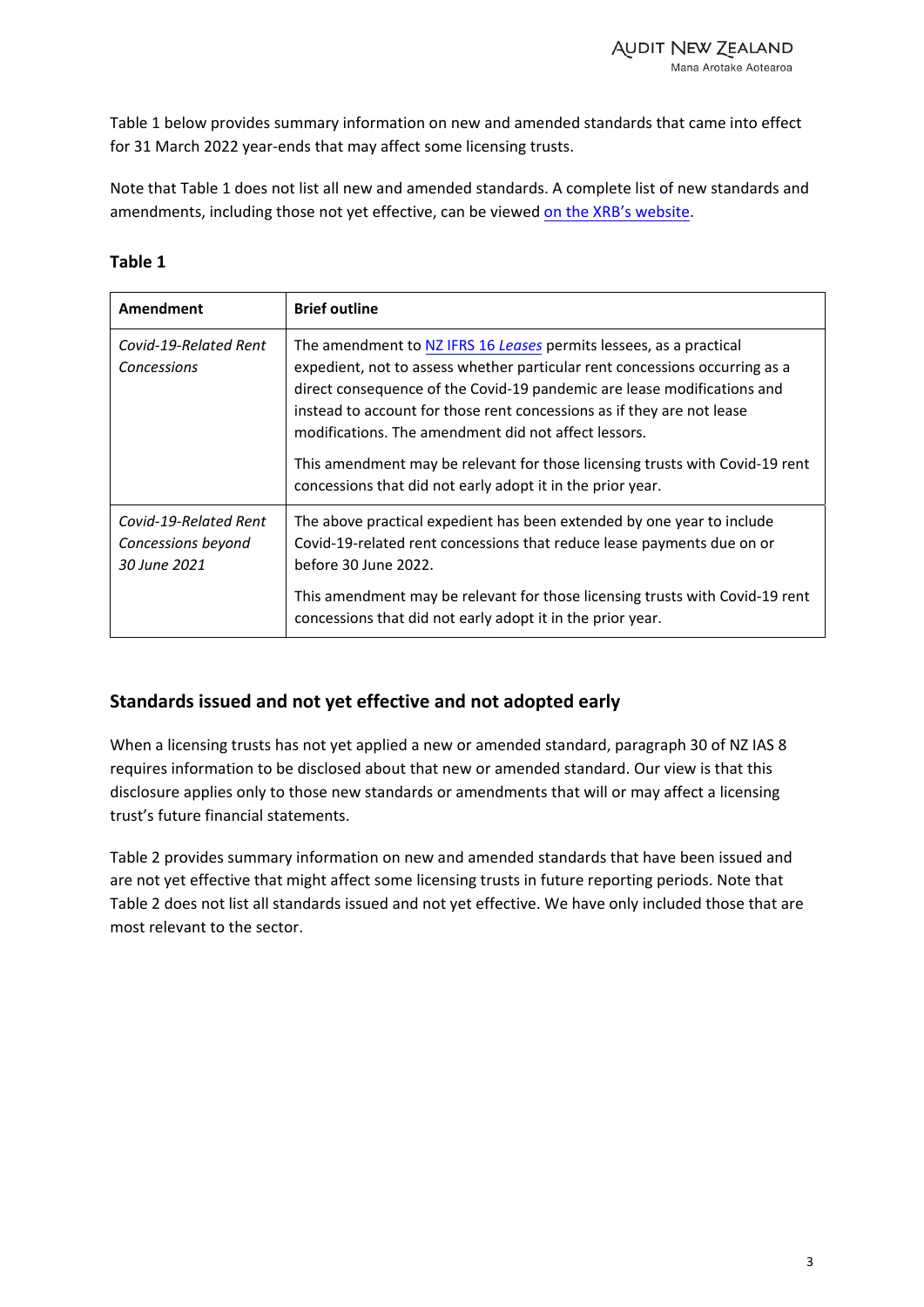## **AUDIT NEW ZEALAND**

Mana Arotake Aotearoa

## **Table 2**

| <b>Standard</b>                                                                               | <b>Brief outline</b>                                                                                                                                                                                                                                                                                                                         |
|-----------------------------------------------------------------------------------------------|----------------------------------------------------------------------------------------------------------------------------------------------------------------------------------------------------------------------------------------------------------------------------------------------------------------------------------------------|
| Amendments to<br>$NZ$ IAS $1$ – Classification<br>of Liabilities as Current<br>or Non-current | The amendments apply for annual reporting periods beginning on or after<br>1 January 2023.                                                                                                                                                                                                                                                   |
|                                                                                               | The amendments clarify a criterion in NZ IAS 1 Presentation of Financial<br>Statements for classifying a liability, such as loans, as non-current: the<br>requirement for an entity to have the right to defer settlement of the liability<br>for at least 12 months after the reporting period.<br>An example disclosure is provided below. |
| Amendments to<br>NZ IAS $1$ – Disclosure of<br><b>Accounting Policies</b>                     | The amendments apply for annual reporting periods beginning on or after<br>1 January 2023.                                                                                                                                                                                                                                                   |
|                                                                                               | The amendments to NZ IAS 1 require entities to disclose their material<br>accounting policy information rather than their significant accounting policies.                                                                                                                                                                                   |
|                                                                                               | The amendments aim to improve the relevance of the information in the<br>financial statements by helping an entity to:                                                                                                                                                                                                                       |
|                                                                                               | identify and disclose accounting policy information that is material to<br>users of financial statements; and                                                                                                                                                                                                                                |
|                                                                                               | remove immaterial accounting policy information that might obscure<br>material accounting policy information.                                                                                                                                                                                                                                |

Where a new or amended standard will or may affect a licensing trusts's financial statements on adoption, the licensing trust is required to provide the disclosures set out in paragraphs 30 and 31 of NZ IAS 8. The following is an example disclosure for the *Classification of liabilities as Current or Non‐current* amendment*.*

### *Standards issued and not yet effective and not early adopted*

*Certain new accounting standards and amendments have been issued that are not mandatory for the 31 March 2022 financial year and have not been early adopted. Those new standards and amendments that are relevant to the Trust are:*

### *Amendments to NZ IAS 1 – Classification of Liabilities as Current or Non‐current*

*The amendments clarify a criterion in NZ IAS 1 for classifying a liability, such as loans, as non‐current: the requirement for an entity to have the right to defer settlement of the liability for at least 12 months after the reporting period.*

*The amendments:*

- ‐ *specify that an entity's right to defer settlement must exist at the end of the reporting period;*
- ‐ *clarify that classification is unaffected by management's intentions or expectations about whether the entity will exercise its right to defer settlement;*